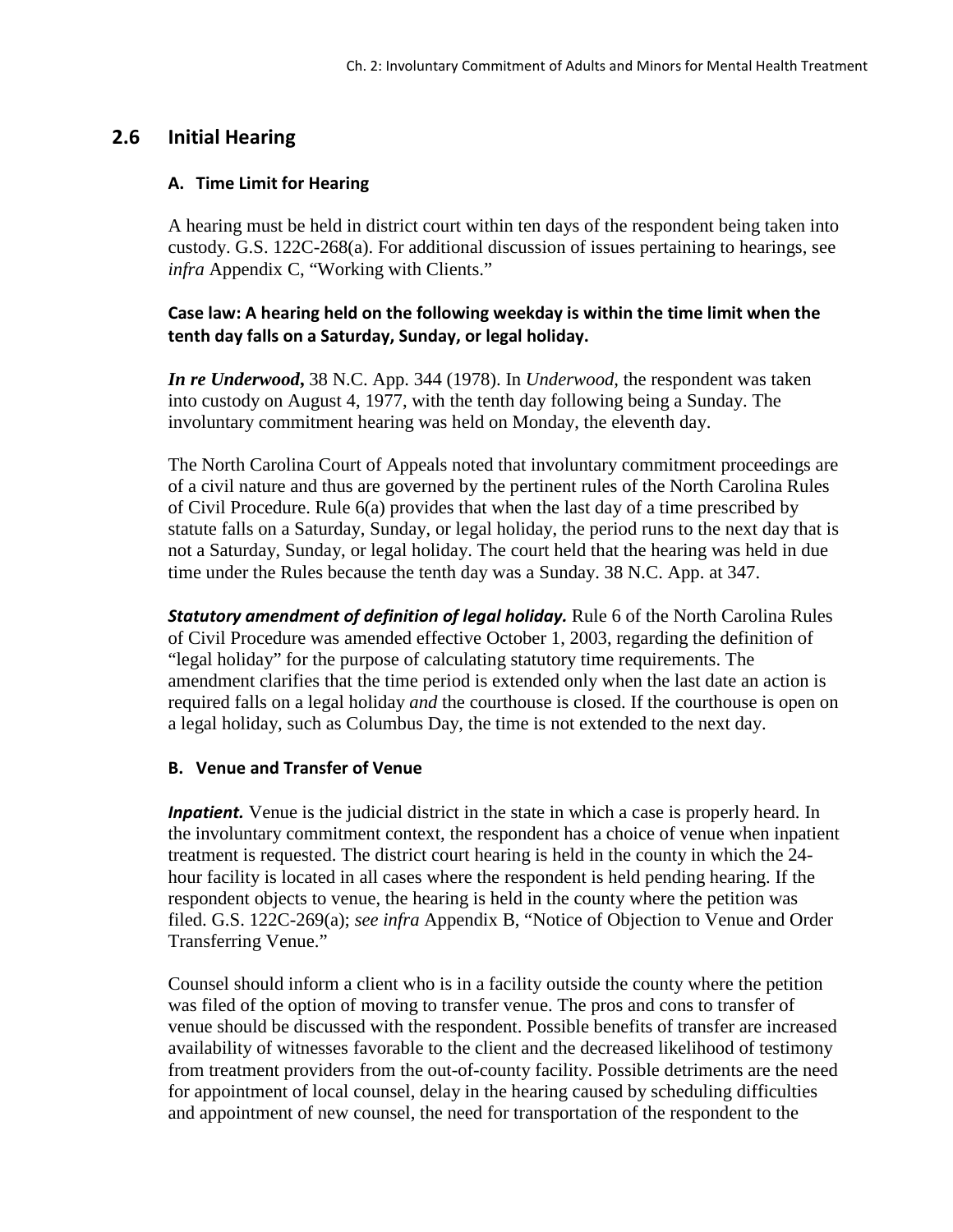hearing by law enforcement, increased availability of witnesses who observed the events alleged in the petition, and availability of expert witnesses who may have long-term experience with the client.

Possible benefits of not transferring venue are an earlier hearing date, availability of treatment team members for consultation and negotiation of terms of commitment, continuity of legal representation, and the decreased likelihood of witnesses from the initiating county who observed the events alleged in the petition.

*Outpatient.* The district court hearing is held in the county in which the petition for outpatient commitment was initiated. G.S. 122C-261(d), 122C-264(a). There is no provision for transfer of venue, as the county of origination is the same county where the proposed outpatient treatment would occur.

There is a provision to change venue for further court proceedings when a respondent who has been held in a 24-hour facility is then committed to outpatient treatment in a different county. The court must order that venue be transferred to the county where the outpatient treatment will be supervised. G.S. 122C-271(b)(4).

### **C. Place of Hearing**

*Inpatient*. The hearing may be held in "an appropriate room not used for treatment" at the facility if it is located within the district of the presiding judge. Proceedings also may be held in the judge's chambers. If the respondent objects, the hearing may not be held in a regular courtroom, unless the judge determines that no more suitable place is available. G.S. 122C-268(g). Unless the respondent requests that it be open, the hearing is closed to the public. G.S. 122C-268(h).

If the hearing is held outside of the 24-hour facility, counsel should tell the client where the hearing will be held, describe the waiting area and courtroom, and inform the client of transportation arrangements. Respondents going to out-of-county hearings should be advised that law enforcement provides transportation. Private facilities may arrange for transportation and supervision of their patients having hearings outside the treatment facility.

*Outpatient.* Hearings may be held either at the area facility providing outpatient treatment, if within the judge's district, or in the judge's chambers. As with proceedings for inpatient commitment, the hearing may not be held in a regular courtroom over the respondent's objection, unless the judge determines that no more suitable place is available. G.S. 122C-267(e). The hearing is also closed to the public, unless the respondent requests otherwise. G.S. 122C-267(f).

### **D. Discharge Pending Hearing**

The attending physician must release any respondent who no longer meets the criteria for involuntary inpatient or outpatient commitment, except for certain cases referred through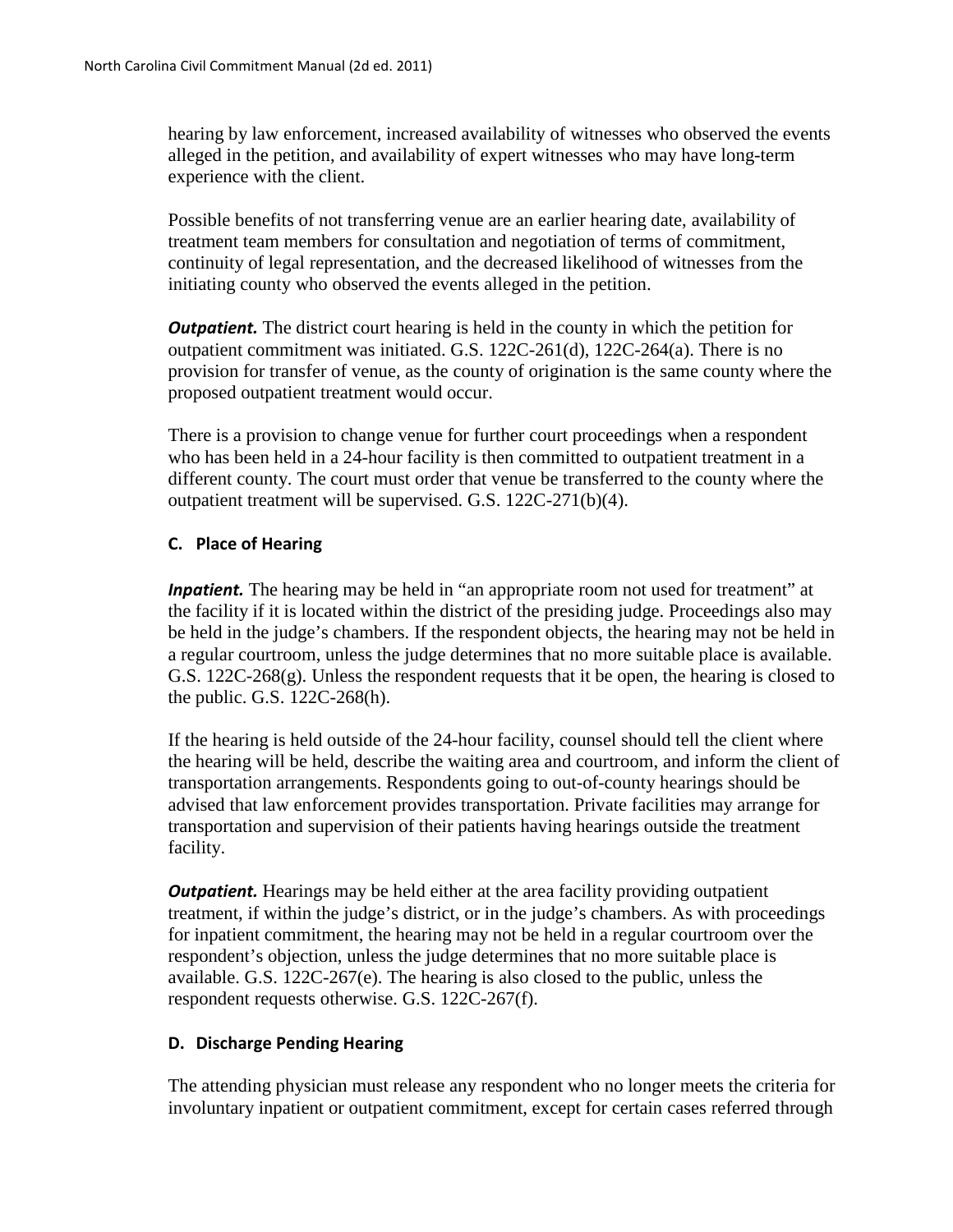the criminal justice system. *See infra* Chapters 7, 8, and 9. Notice of the release is to be given by the attending physician to the clerk of court, and "the proceedings shall be terminated." G.S. 122C-266(d).

In an effort to obtain a discharge pending hearing, the respondent, through counsel, may consent to a physician recommendation for outpatient commitment. On such an agreement, the attending physician may release the respondent from involuntary inpatient services prior to the district court hearing. To effectuate the respondent's agreement at the district court hearing, counsel would waive the respondent's appearance, stipulate that the conditions for outpatient commitment exist, and consent to an order being entered that requires the respondent to receive outpatient services for mental health treatment.

#### **E. Continuance**

*Inpatient.* A continuance of up to five days may be granted on the motion of the court, the respondent's counsel, or the State. The State must move for a continuance "sufficiently in advance to avoid movement of the respondent." G.S. 122C-268(a).

*Outpatient.* A continuance of up to five days may be granted on the motion of the court, the respondent, or the proposed outpatient treatment physician. G.S. 122C-267(a).

*Factors to consider.* Many district courts hold commitment hearings only once a week or on two consecutive days, so a five-day continuance may not be workable. It is common practice for the court to allow a seven-day continuance on consent of the parties.

There are many practical reasons a respondent might benefit from a continuance, though it might seem only to extend the respondent's hospital stay. Some clients are suffering most acutely from symptoms of mental illness in the first week or two of admission. A continuance may allow for improvement of symptoms, leading to more effective communication between attorney and client, better decision-making by the client, and more persuasive presentation by the client at the later hearing. Another benefit can result if the client improves enough to be either discharged or allowed to sign in as a voluntary patient. This may be particularly important to someone who has never been committed, as it may avoid the collateral consequences of commitment, such as the inability to own or possess a gun legally. *See infra* Chapter 12.

Counsel sometimes has to make the decision to ask for a continuance without agreement from a client who is too acutely ill to be able to discuss the issues. The attorney should review the respondent's psychiatric history and talk with treatment providers to determine whether the client is likely to improve enough to participate in the hearing process in the near future or whether the hearing will proceed without meaningful assistance from the client. *See infra* § 2.6F.

In addition, a client who is demanding that venue be transferred to the county from which the petition originated should be advised by counsel of the need for the court transferring venue to continue the case to accommodate the client's request. At the new venue, a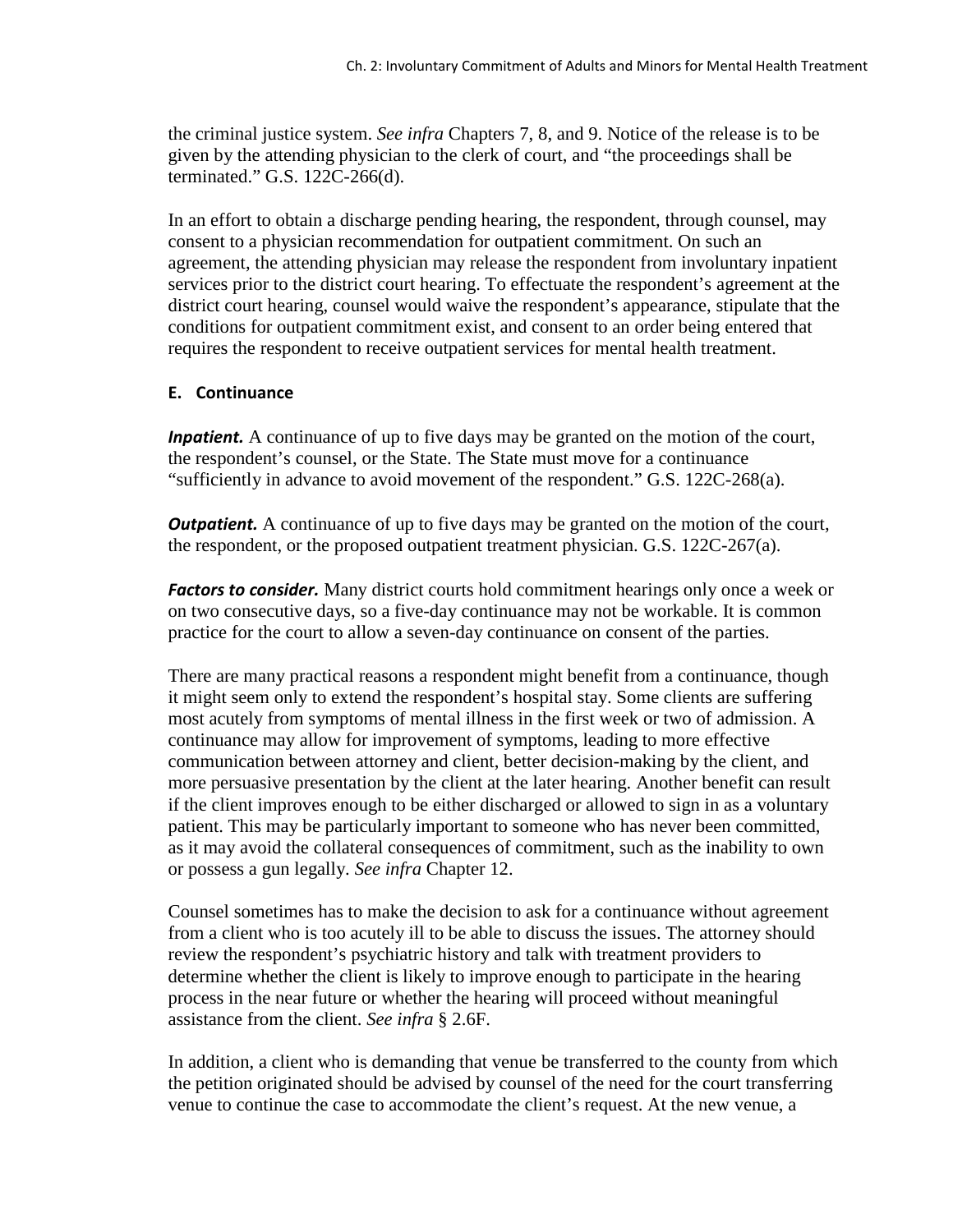delay in excess of seven days may be reasonable given the responsibilities of the clerk in assigning new counsel, in scheduling a judge to hear the matter, in scheduling an appropriate hearing location and hearing time, and in serving notices of the hearing.

## **Case law: Granting of seven-day continuance over objection of respondent was improper.**

*In re Jacobs,* 38 N.C. App. 573 (1978). In *Jacobs*, the court file containing the petition and custody order from the originating county had not been transferred as of the hearing date to the clerk of superior court of the county where the commitment hearing was being held. The lower court therefore continued the respondent's initial commitment hearing on its own motion for seven days, over the respondent's objection. This resulted in the district court hearing being held more than ten days from the date the respondent was taken into custody.

The North Carolina Court of Appeals noted that the State failed to present any evidence on the date the hearing was originally scheduled. The court held that a seven-day continuance under these circumstances constituted a denial of the respondent's right to a hearing within ten days of being taken into custody. *Id.* at 575–76.

*Note:* This case was decided under the former statute G.S. 122-58.7(a), which provided for a continuance of five days only on motion of the respondent's counsel.

### **F. Not Contesting/Not Resisting Commitment**

*Not contesting.* There are no statutory provisions for respondents to accept the recommendation of commitment, that is, to "not contest." In practice, however, many respondents are in agreement with their attending physicians on the need for inpatient treatment and do not contest the allegations in the petition. Even so, the attending physician may not allow the respondent to become a voluntary patient because of concerns that the respondent might want to leave prematurely or might stop cooperating with recommended treatment. Counsel may, after advising the respondent of the possible consequences of involuntary commitment, inform the client of the option to "not contest." *See infra* Chapter 12.

By not contesting, the respondent can avoid a hearing with potentially upsetting testimony from family, friends, and the treatment team. An uncontested commitment hearing could proceed with testimony from the petitioner's witnesses or by stipulation of the respondent's counsel. Counsel may stipulate to the facts alleged in the petition and in the Qualified Physician's Examination report (for a definition of this report, see *supra* § 2.2), or stipulate that the information in those documents would be the testimony of the authors.

A respondent who is not contesting may wish to attend the hearing and has the right to do so. Counsel should explain the abbreviated nature of the proceedings so that the respondent will know what to expect. Respondents who are not contesting often prefer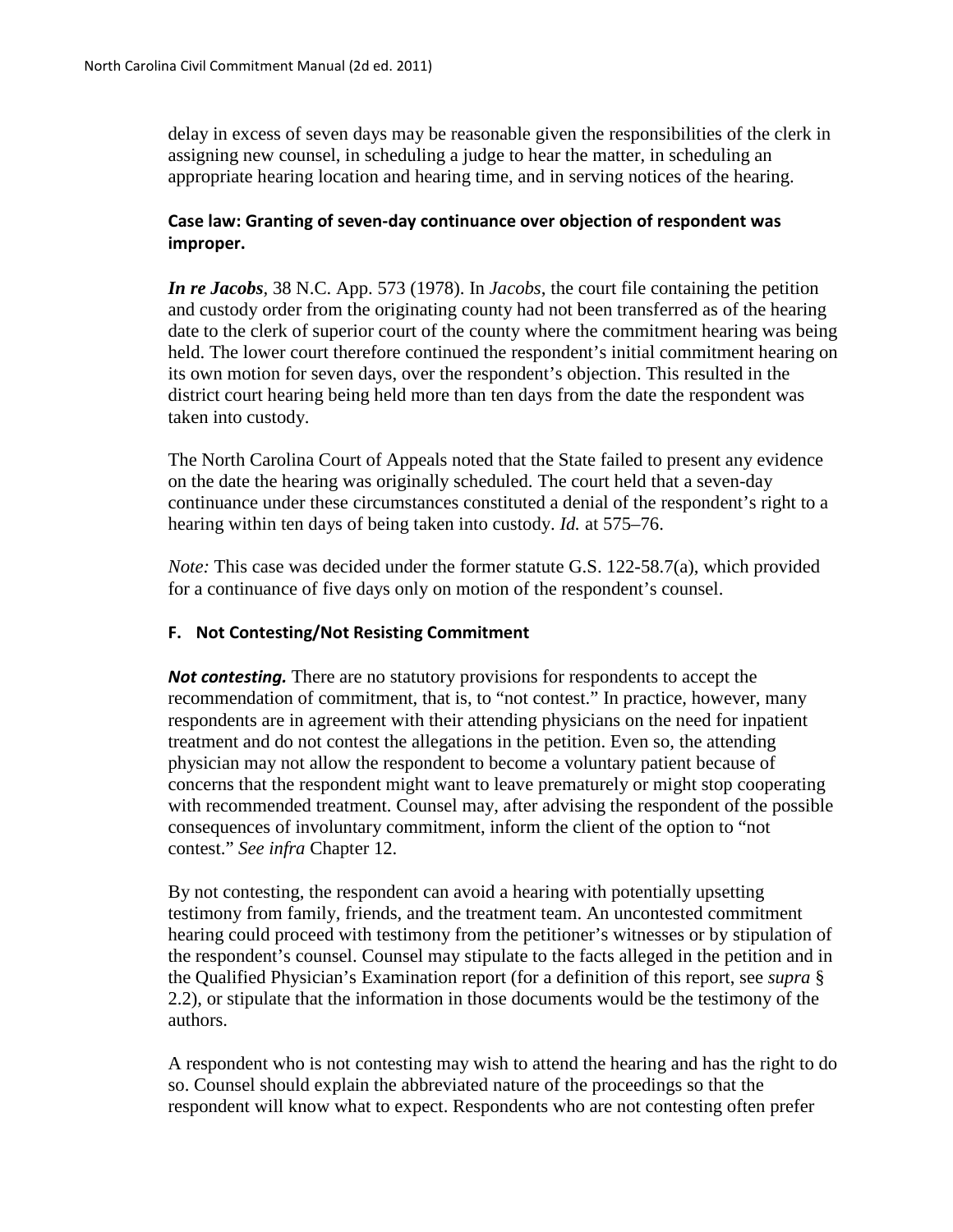not to attend the hearing. A motion for waiver of appearance should be filed so that the respondent is not compelled to attend. *See infra* § 2.6G.

*Not resisting.* Because involuntary commitment involves allegations of mental illness, it is not unusual to have a client who is manifesting acute symptoms of a mental illness. For example, one respondent might be catatonic and completely unresponsive, while another is manic and unable to stop talking long enough to comprehend or to respond to information presented. There are no statutory provisions to guide counsel when the client is unable to express a decision on whether to contest the commitment.

In these cases, counsel should review the respondent's medical and psychiatric records and consult with the attending physician to better understand the respondent's prognosis. If a respondent has suffered from a disease for a long time with no improvement, or with progressive decline, counsel may determine that there is little chance for future meaningful communication. Because of the nature of involuntary commitment, the inability to communicate effectively with the client is not treated as it is in other types of cases. This problem may be an integral part of the reason the client was committed and is therefore not grounds for the case to be postponed due to the respondent's incapacity.

In cases where there is little or no chance for improvement or for the respondent to prevail at the commitment hearing, counsel may report to the court that the respondent is "not resisting." This means that the respondent is unable to understand and discuss the issues enough to contest the commitment, but is equally unable to decide not to contest. This is in contrast to the client who is able to express in any way a desire whether or not to contest. As with an uncontested case, the hearing may then proceed with testimony from the petitioner's witnesses or by stipulation of the respondent's counsel. Counsel may stipulate to the facts alleged in the petition and in the Qualified Physician's Examination report (for a definition of this report, see *supra* § 2.2), or stipulate that the information in those documents would be the testimony of the authors.

A motion for waiver of appearance is filed in virtually every case of commitment for treatment of mental illness in which a respondent is not resisting. This is because the respondent is also unable to make a decision regarding an appearance and would be unable to understand or to benefit from attending court proceedings.

Note that although the same considerations may exist in a substance abuse commitment proceeding, the substance abuse statutes do not allow a waiver of the respondent's appearance. *See infra* § 3.5D.

**Continuance.** If a respondent appears likely to improve soon, counsel should continue the case with the hope of having a meaningful discussion of the case. For example, a respondent with a diagnosis of bipolar disease who is acutely manic might have a history of responding quickly to medication. This is a good case to continue, with follow-up on the respondent's progress each week. There are no guidelines on what is a reasonable amount of time to pursue this approach. It is best to err on the side of a continuance if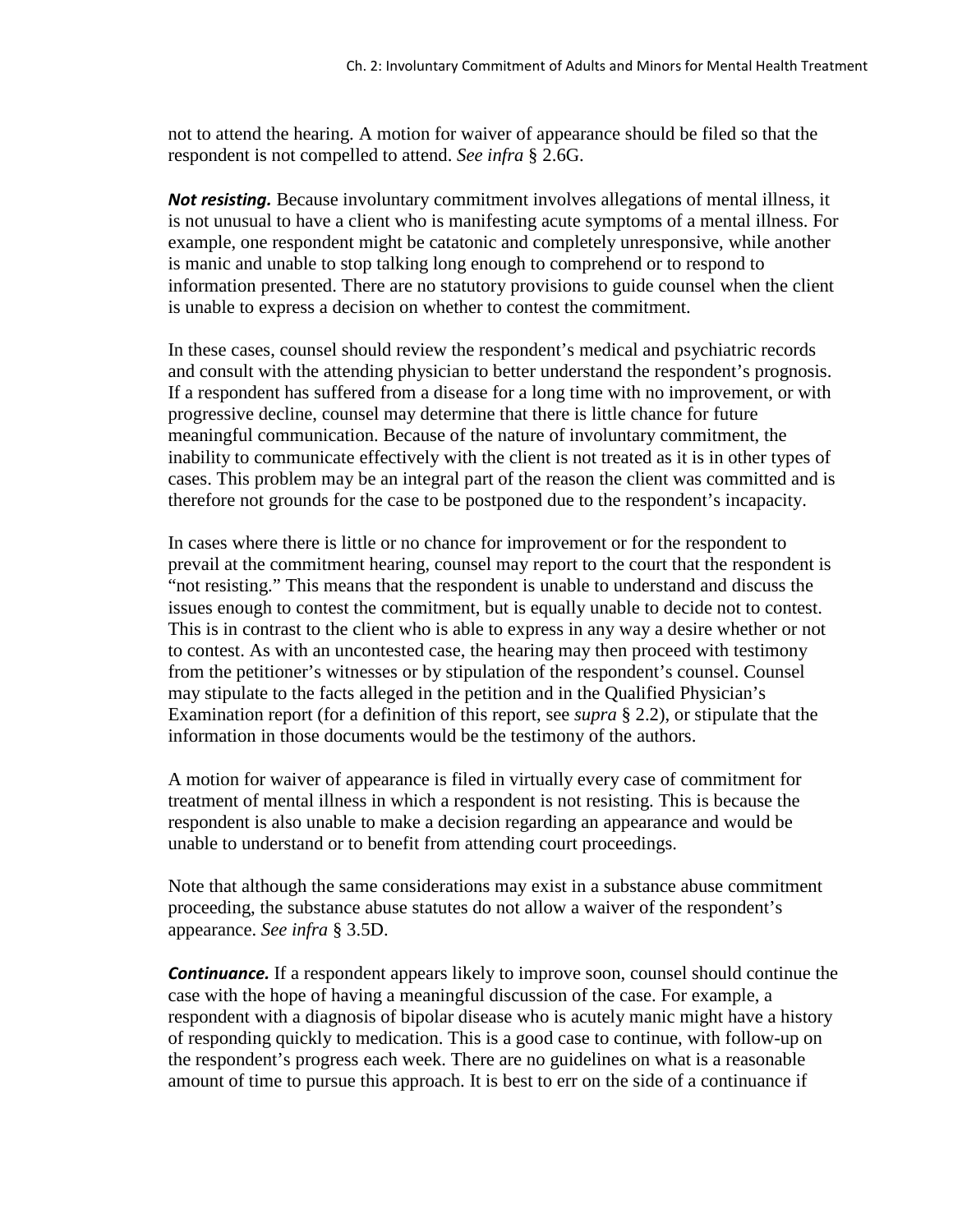there is some prospect of the respondent recovering enough to participate in the hearing. *See supra* § 2.6E.

#### **G. Waiver of Appearance**

*Inpatient.* Counsel may waive in writing the appearance of the respondent at the hearing, although the court must approve. G.S. 122C-268(e); *see infra* Appendix B, "Waiver of Appearance and Order Allowing Waiver of Appearance."

Some of the same considerations discussed above in deciding whether to request a continuance may be involved in deciding whether to waive the client's appearance. Counsel should advise the respondent of the benefits of appearing at the hearing in a contested case. The judge has an opportunity to observe and hear from the respondent. There can be consultation with the client concerning the testimony of the witnesses for the petitioner and the opportunity to present rebuttal testimony.

Some clients are reluctant to appear at the hearing because of fear of the unknown or past unpleasant experiences in other judicial proceedings. Counsel should advise that the hearing will not be in a regular courtroom and that anyone not directly involved in the case can be excluded from the hearing room. Reassurance that this is not a criminal proceeding and going to jail is not a possibility may be helpful.

*Outpatient.* The statute provides that the presence of the respondent at the hearing for outpatient commitment may not be waived. It further states that a subpoena "may be issued" to compel the respondent's attendance, but does not specify who is responsible for issuing the subpoena. G.S. 122C-267(b).

#### **H. Criteria for Involuntary Commitment: Inpatient Treatment**

The court must "find by clear, cogent, and convincing evidence that the respondent is mentally ill and dangerous to self . . . or dangerous to others." G.S. 122C-268(j). The statutory definitions of "dangerous to self" and "dangerous to others" are listed *supra* in § 2.2. The following case summaries are provided so that counsel may follow the progression of the courts' analysis of the dangerousness standards. As counsel will find from a review of these summaries, the outcome of a commitment case will depend on whether the basis for commitment is dangerousness to self or dangerousness to others and whether specific evidence is presented on the required prongs of the dangerousness definitions.

The cases are arranged in the following order based on their general impact:

- The first three cases—*Hatley, Hogan,* and *Frick*—were decided under the dangerousness definitions in former Chapter 122, but they still offer guidance to practitioners in litigating dangerousness allegations.
- The next cases—*Monroe* and *Crainshaw*—reflect an early emphasis on the need for specific findings on the required prongs of the dangerousness definitions.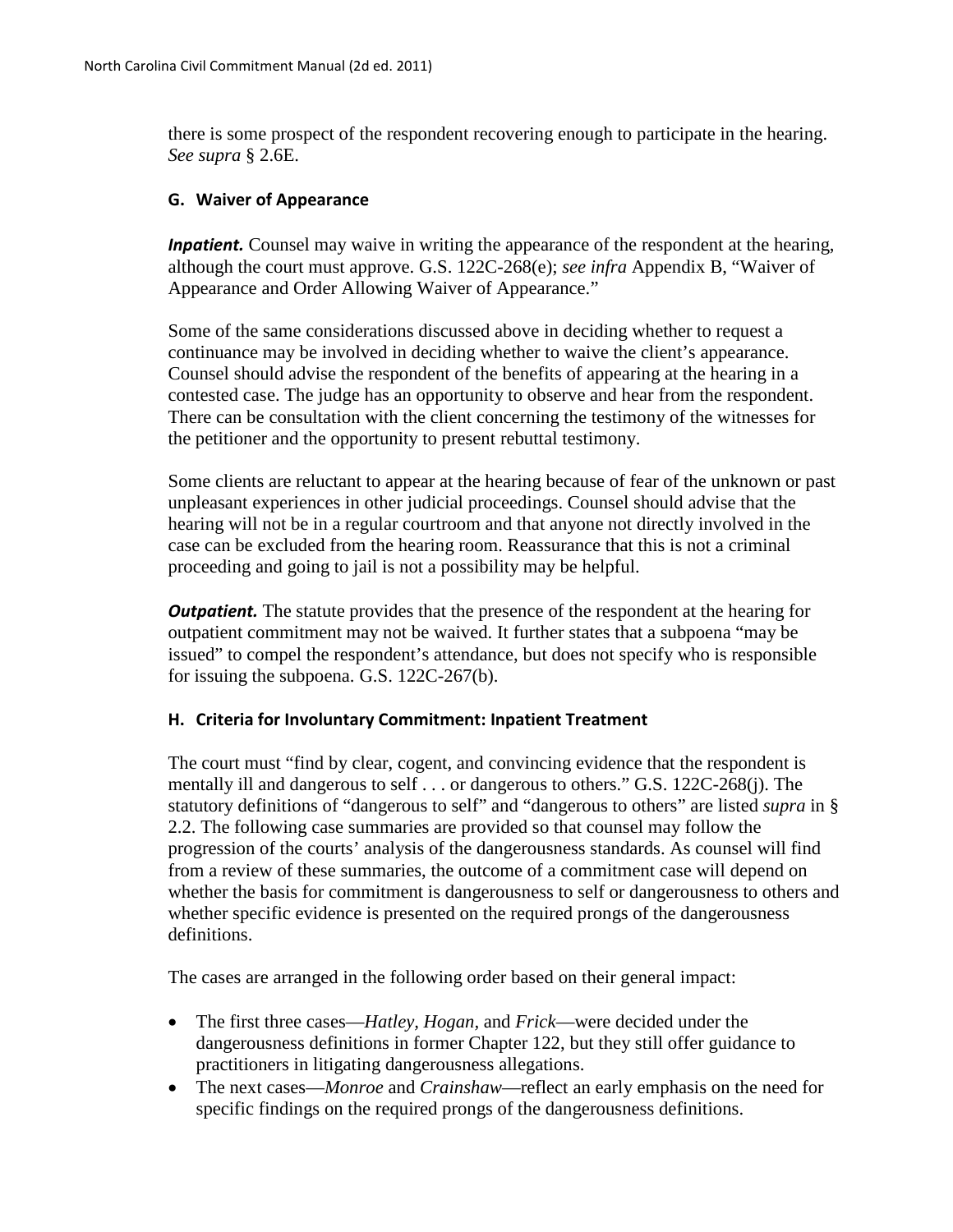- Cases from the next period—*Medlin, Lowrey,* and *Zollicoffer*—reflect a willingness by the courts to tolerate broader and less specific allegations of dangerousness as a basis for commitment. (*Crouse,* which questions *Crainshaw* and is discussed in connection with that decision, is also from this period.)
- Two recent unpublished opinions—*McCray* and *Church—*question the *Medlin* line of decisions and return to a closer interpretation of the statutory requirements.
- The last decision—*Hayes*—addresses one aspect of the dangerousness definition, the meaning of the phrase "in the relevant past."

### **Case law: Danger to self or others.**

*In re Hatley,* 291 N.C. 693 (1977). The North Carolina Supreme Court in *Hatley*  examined the evidence required to support a finding of danger to self or others under former Chapter 122. In *Hatley*, the only witness testifying on behalf of the State was the petitioner, who was the respondent's mother. The court also admitted into evidence, apparently without objection, the sworn affidavit of the first examining physician, Dr. Wilson.

The court noted that the lower court relied in part on the testimony of the respondent's mother, who testified that the respondent went into the house of a neighbor while no one was home, that she had heard that the respondent threatened a relative with a brick, and that she felt that the respondent sometimes drove in an unsafe manner. The respondent's mother admitted that she did not know whether the neighbor was home at the time the respondent went in, that she did not witness an incident in which the respondent threatened someone with a brick, and that she did not know of any instances in which the respondent had an automobile accident or disobeyed traffic laws. 291 N.C. at 696–97.

In finding the testimony of the respondent's mother insufficient to support commitment, the court stated, "We find nothing in the testimony of [the respondent's mother] which would even support a reasonable inference that [the respondent] was imminently dangerous to herself or others." *Id.* at 699. [The standard "imminently dangerous" applied by the court in *Hatley* is no longer valid. The pertinent portion of the current "dangerous to others" standard in G.S. 122C-3(11)b. requires that the respondent have "inflicted or attempted to inflict or threatened to inflict serious bodily harm on another" and that there be "a reasonable probability that this conduct will be repeated." The pertinent portion of the current "dangerous to self" standard in G.S. 122C-3(11)a. requires that the respondent be unable, without supervision, to exercise judgment and discretion in the context of daily responsibilities to satisfy her need for self-protection and safety and that there be a reasonable probability that she will suffer serious physical debilitation within the near future unless adequate treatment is given.]

Although the affidavit of the first examining physician was also admitted into evidence, the court observed that, based on review of the affidavit, the conclusions as to mental illness and danger were merely recitations of the information related by the respondent's mother and were not derived from the examination. The court stated that "insertion of these same facts in a medical report does not give them greater force or dignity than the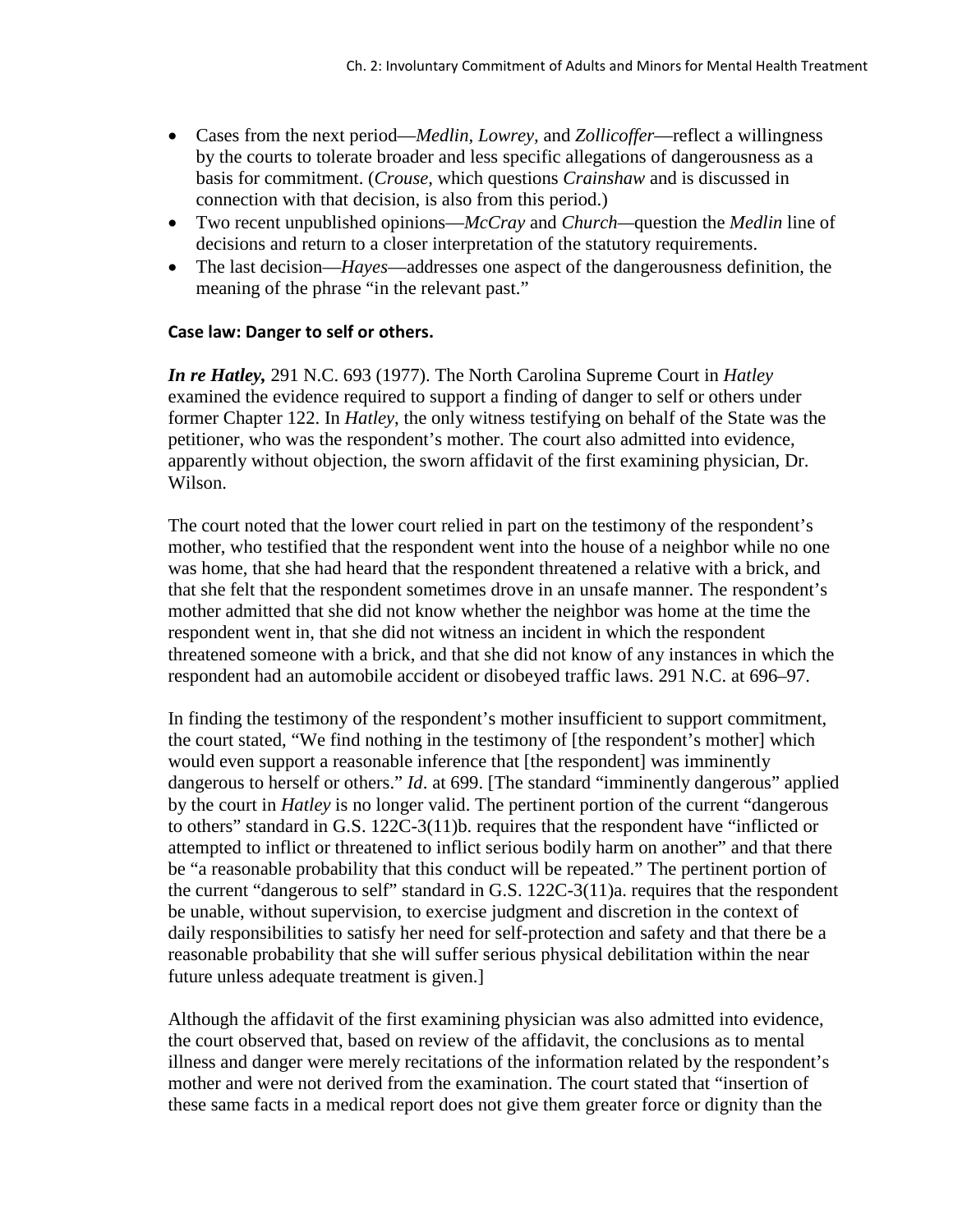sworn testimony presented in the District Court." *Id*. at 699.

*Note:* This case illustrates both the need to object to hearsay and to question the source of the witness's information as well as the sort of testimony that does *not* support a finding of danger to self or others. It is also important to challenge information that comes in solely through an examiner's report (or testimony) without first-hand knowledge of the examiner.

*In re Hogan,* 32 N.C. App. 429 (1977). The North Carolina Court of Appeals reached a result contrary to *In re Frick,* discussed next. Although the facts of the case do not reveal the respondent's living situation, her behavior was similarly at issue. The court held, however, that the evidence of the respondent's mental illness and bizarre behavior was insufficient to support an involuntary commitment.

In *Hogan,* the State presented as its only evidence an affidavit from the physician who performed the second examination of the respondent, which was admitted over the objection of the respondent. Although the appellate court held that the affidavit should not have been admitted because the respondent did not have the opportunity to confront and cross-examine the physician, the court proceeded to review the record to determine if any evidence supported the findings of the lower court. *Id.* at 432–33.

The respondent presented the testimony of Dr. Russ, the psychiatrist who performed the first examination of the respondent at the local mental health center. Dr. Russ testified that the respondent was preoccupied with religion and preached on the streets of Gastonia without the requisite license, accosting strangers and trying to convert them. He found impaired judgment and lack of insight but did not find her to be aggressive. Dr. Russ instead felt that the danger the respondent posed to herself resulted from possibly inciting others to react aggressively to her because of her preaching. *Id.* at 431.

The appellate court held that this testimony did not support a finding that the respondent was dangerous to herself. Rather, it stated that if this scenario did occur, "it would seem more appropriate to commit her aggressor rather than the respondent." *Id.* at 434. The court further held that findings of fact that she had delusions about the Ku Klux Klan, "that she misinterpreted stimuli, and that she was out of touch with reality," even if they had been supported by the evidence, were not sufficient to support a finding of danger to self or others. *Id.* at 433–34.

*Note:* This case is useful in arguing cases in which a person exhibits symptoms of mental illness, resulting in bizarre behavior and unusual ideas. The court recognized that the person who reacts to non-aggressive behavior in an aggressive way is the one who poses a danger to the community.

*In re Frick,* 49 N.C. App. 273 (1980). The North Carolina Court of Appeals addressed the issue of danger to self in this case. The respondent was a homeless woman who was diagnosed with a mental illness. She often stayed in her car until it was impounded after her arrest for trespassing at the home of her former husband. The respondent testified that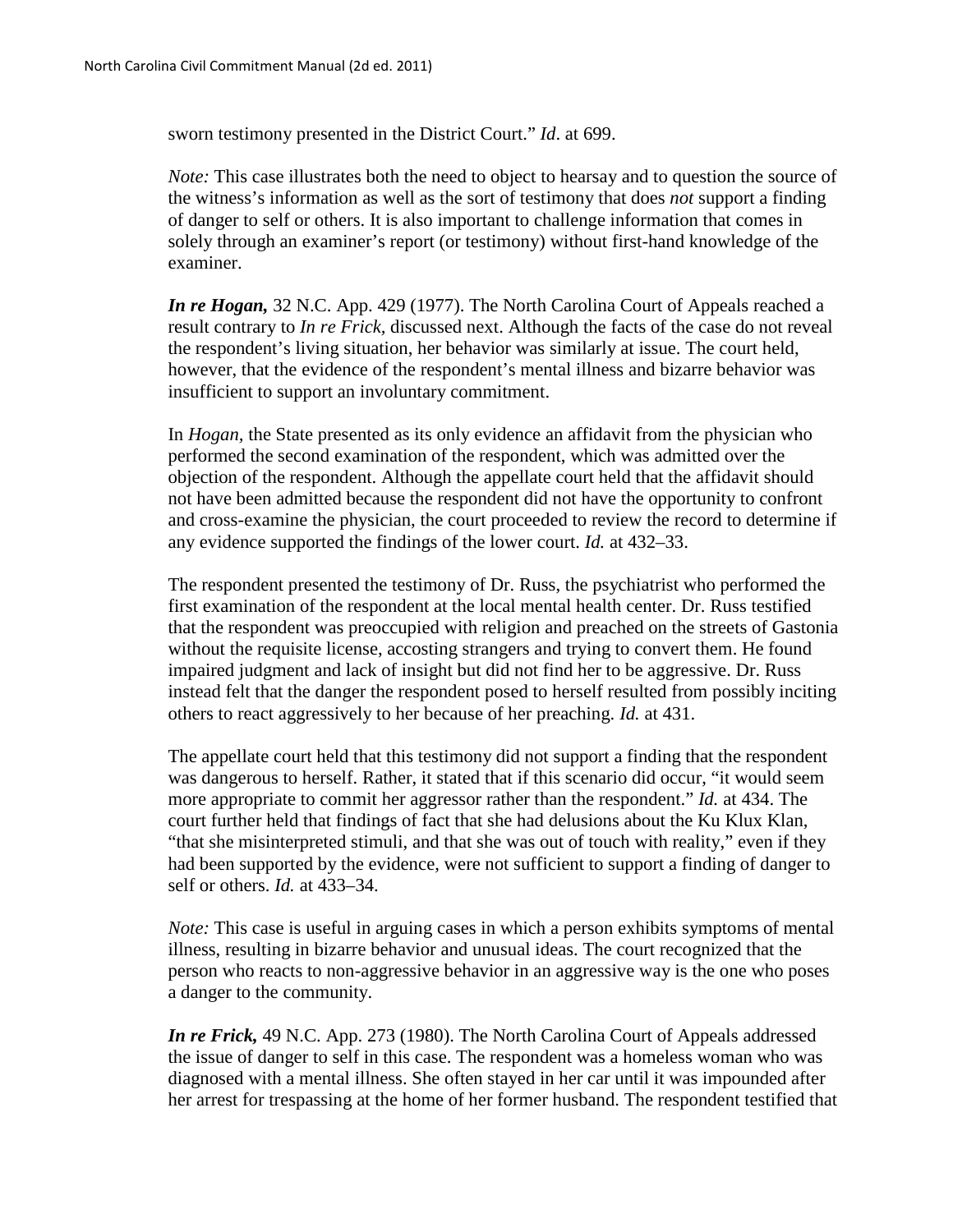she sometimes stayed in the motel rooms of men she had just met, and on one occasion agreed to have sex with a man for \$20.00, but took the money without performing the sexual act. *Id.* at 273–74.

The respondent argued on appeal that the findings of fact did not support the finding that she was a danger to self. The appellate court disagreed, citing evidence relating to the respondent's mental condition and her inability to formulate a plan for self-care. The court noted that the lower court found that the respondent had exhibited both a thought disorder and a psychotic mood disorder with symptoms of pressured speech, loose associations, tangential thinking, and labile, or unstable, emotions. Her treating physician at Dorothea Dix, where she was committed, testified that she was at risk to decompensate and become psychotically manic if not involuntarily committed for treatment. This evidence was sufficient to support the conclusion that the respondent was a danger to self because of inability to provide basic necessities for herself and the probability of decompensation without inpatient treatment, leading her to place herself in dangerous situations. *Id.* at 276–77.

*Note:* This case illustrates the difficulty of representing a homeless person with mental illness. Although the respondent had found shelter for herself, and apparently had adequate nutrition, the places and situations she put herself into could have been dangerous. This, along with the diagnosis of mental illness, was sufficient to prove danger to self, without evidence of actual harm.

*In re Monroe,* 49 N.C. App. 23 (1980). The North Carolina Court of Appeals considered both danger to self and danger to others in this case. The State presented evidence that the respondent was irregular in his sleep routine, getting up three to six times per night, that he had unusual eating habits, fasting at times then eating a whole loaf of bread or a whole chicken, and eating about five pounds of sugar every two days. The court stated that this may be evidence of mental illness and might satisfy the first prong of the definition of "danger to self," an "inability to 'exercise self-control, judgment, and discretion in the conduct of his daily responsibilities.'" The second prong of the test, reasonable probability of serious physical debilitation within the near future without adequate treatment, however, was not met. *Id.* at 29 (relying on G.S. 122-58.2(1)a.1.I., now codified as amended at G.S. 122C-3(11)a.).

The court found that evidence of the respondent's calling out to strangers passing by his home likewise did not meet the test of behavior resulting in harm to himself. 49 N.C. App. at 29–30.

The *Monroe* court then addressed the issue of danger to others. Evidence presented by the State showed that the respondent was off his medication, resulting in behavior that was uncontrollable at times, that he made statements to family members that "I'm gonna get you all yet," that he was suspicious of his family and felt that he had been sexually abused by them, and that he was "ready to fight" if family members attempted to correct his behavior. *Id.* at 31. The court found that these facts supported the lower court's conclusion of law that the respondent was dangerous to others by acting "'in such a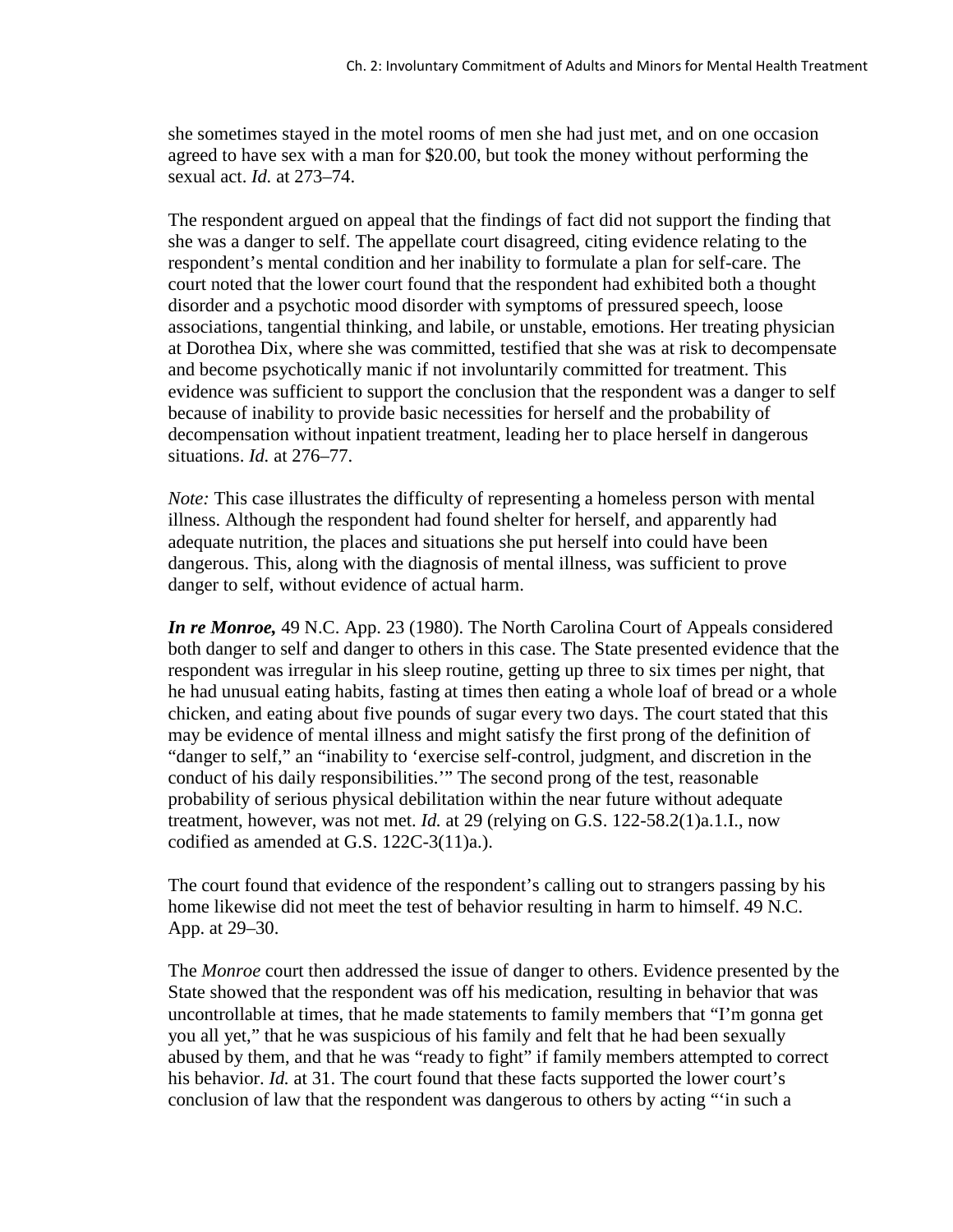manner as to create a substantial risk of serious bodily harm to another.'" *Id.* at 31–32.

*In re Crainshaw,* 54 N.C. App. 429 (1981). In *Crainshaw,* the State's evidence indicated that the respondent had forgotten to turn off the stove when cooking, causing her to burn pots and pans and a Formica countertop. She also was forgetful, talked to the wall, and appeared unaware of her surroundings. *Id*. at 430. Based on this evidence, the lower court found that the evidence "rais[es] a strong inference that she is unable to care for herself," and concluded as a matter of law that she was mentally ill and dangerous to herself. *Id*. at 430. On the respondent's appeal on the issue of danger to self, the appellate court held that the findings of fact did not support either prong of the test for danger to self. The court added that even if the facts were "indicative of some danger," they still would not support the second prong of the test requiring a reasonable probability of serious physical debilitation within the near future without adequate treatment. *Id.* at 432. [In the *Crainshaw* opinion, the court of appeals stated that the second prong of the dangerous to self test "mandates a specific finding of a probability of serious physical debilitation resulting from the more general finding of lack of self-caring ability." *Id.* at 431. In the later case of *In re Crouse,* 65 N.C. App. 696 (1983), the court of appeals explained that it believed such language was dictum and that only a finding that the respondent was mentally ill and dangerous to self was necessary to support an inpatient commitment order.]

*In re Medlin,* 59 N.C. App. 33 (1982). The *Medlin* case focused on the two-pronged test of danger to self in upholding the commitment of the respondent. The respondent was diagnosed with paranoid schizophrenia and psychotic depression on admission to John Umstead Hospital. The respondent's daughter testified at the commitment hearing that her mother had been unemployed for about a year and that she had been living in her car for the past two weeks in cold weather. *Id*. at 34. The court noted that it appeared the only food that the respondent received was brought to her by her daughter and that her daughter feared she would die of carbon monoxide poisoning if she continued to live in the car. *Id*. at 37.

The respondent did not appeal the finding of mental illness but argued that the evidence did not support a finding of danger to self. The court noted that the test for danger to self has two prongs: an inability to provide for one's own basic needs; and "a reasonable probability of serious physical debilitation to him within the near future unless adequate treatment is afforded pursuant to this Article." *Id*. at 36 (citing and quoting G.S. 122- 58.2(1), now codified as amended at G.S. 122C-3(11)a.). The court found that the facts of the respondent's living situation supported the first prong of the test and that failure "to properly care for her medical needs, diet, grooming and general affairs would meet the required test of dangerousness to self." *Id*. at 38. The court further noted that the test did not require "a showing that violent danger is threatened by respondent to herself," and that the facts of the case indicated that the respondent was likely to incur death or injury "by uneventful slow degrees or by misadventure" without adequate treatment. *Id.* [In an unpublished opinion, *In re McCray,* \_\_\_ N.C. App. \_\_\_, 697 S.E.2d 526 (2010), discussed below, the court of appeals questioned its ruling in *Medlin*, explaining that a provision of G.S. 122-58.2(1) cited by the *Medlin* court—namely "[t]he phrase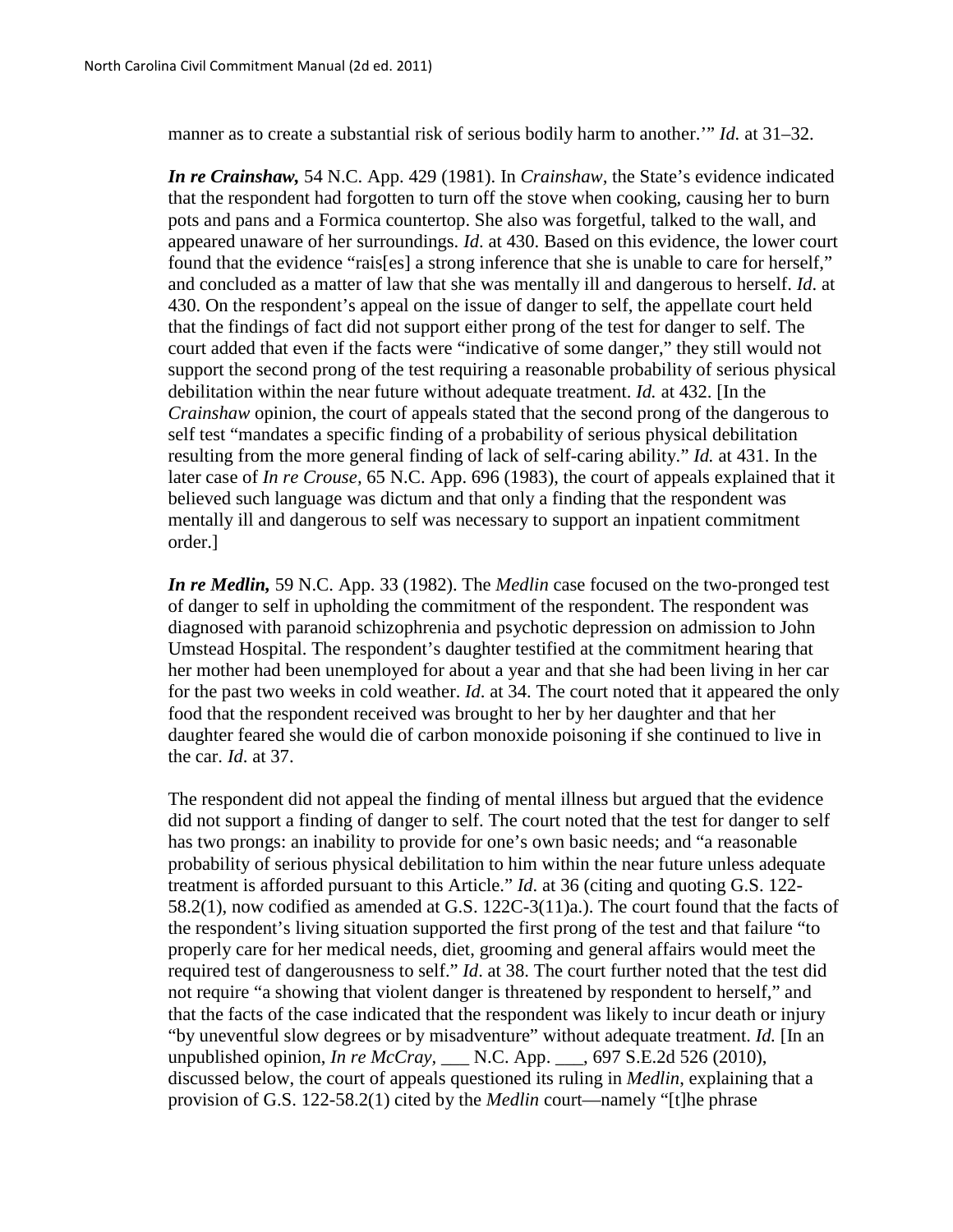'dangerous to himself' includes, but is not limited to, those mentally ill or inebriate persons who are unable to provide for their basic needs for food, clothing, or shelter" has been repealed, with no comparable language in the current statute, and further that the provision had been superseded prior to the *Medlin* decision and thus *Medlin* relied on an obsolete statute*.*]

*In re Lowery,* 110 N.C. App. 67 (1993). This case supports the proposition that even though there is evidence that a mentally ill respondent could be treated outside of a hospital setting, inpatient commitment is appropriate if the respondent refuses placement recommended as necessary for outpatient treatment to succeed.

In *Lowery*, the respondent was diagnosed with chronic mental illness and polysubstance abuse. His attending psychiatrist from an immediately prior inpatient commitment to the mental health center testified that he refused anti-psychotic medicines, did not eat properly, could not return to his mother's home, and could not properly care for himself. He further testified that the respondent could receive treatment on an outpatient basis if he were in a rest home, but that the respondent refused such placement. The respondent testified that he had lived alone, that he knew how to use food stamps to buy food, and that he was refusing rest home placement. *Id.* at 68–69.

The court held that the State's evidence was sufficient to support the order of inpatient commitment. Citing *In re Medlin*, discussed above, the court stated, "We have held specifically that the failure of a person to properly care for his/her medical needs, diet, grooming and general affairs meets the test of dangerousness to self." *Id.* at 72. The respondent's refusal to accept placement deemed necessary by his psychiatrist for his safety outside the hospital, coupled with his failure to present a viable alternative placement, defeated his argument that outpatient commitment was appropriate. *Id*. at 72– 73. [In an unpublished opinion, *In re McCray,* \_\_\_ N.C. App. \_\_\_, 697 S.E.2d 526 (2010), discussed below*,* the court of appeals questioned its ruling in *Lowery*. The court observed in footnote 2 of *McCray* that *Lowery* had been based on *Medlin*, which depended on a definition of "dangerous to self" in G.S. 122-58.2 that was obsolete at the time *Medlin* was decided.]

*In re Zollicoffer,* 165 N.C. App. 462 (2004). This more recent case upheld the lower court's finding of danger to self, despite the lack of evidence in the record of any actual harm suffered by the respondent.

In *Zollicoffer,* the State's evidence consisted of an affidavit from the respondent's treating psychiatrist, Dr. Soriano, apparently admitted into evidence without objection. Dr. Soriano wrote that the respondent had a history of paranoid schizophrenia, admitted to not taking medicine resulting in "high risk for mental deterioration," did not cooperate with treatment providers, and "requires inpatient rehabilitation to educate him about his illness and prevent mental decline." *Id.* at 469. In upholding the lower court's finding that this evidence supported a finding of danger to self, the court quoted *In re Lowery*, 110 N.C. App. 67, 72 (1993): "'We have held specifically that the failure of a person to properly care for his/her medical needs, diet, grooming and general affairs meets the test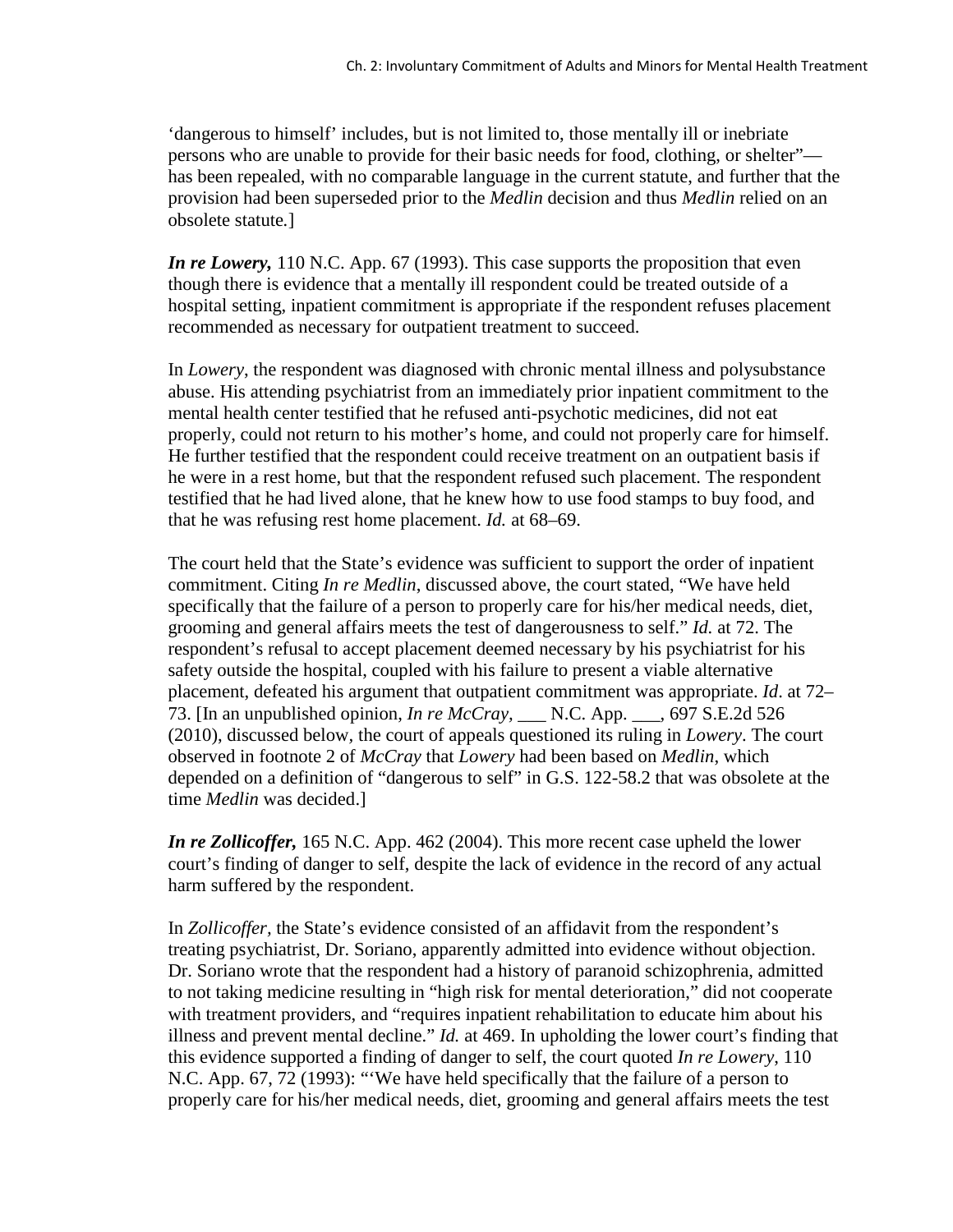of dangerousness to self.'" 165 N.C. App. at 469. [In an unpublished opinion, *In re McCray, \_\_\_* N.C. App. \_\_\_, 697 S.E.2d 526 (2010), discussed below*,* the court of appeals questioned its ruling in *Lowery*. The court observed in footnote 2 of *McCray* that *Lowery* had been based on *Medlin,* which depended on a definition of "dangerous to self" in G.S. 122-58.2 that was obsolete at the time *Medlin* was decided.] The court did not address the failure of the record to reflect that this respondent had neglected any areas of self-care.

This case stands in contrast to *In re Hogan,* above, as it seems to rest solely on evidence of mental illness and the psychiatrist's conclusory statements of danger to self.

*In re McCray*, \_\_\_ N.C. App. \_\_\_, 697 S.E.2d 526 (2010) (unpublished). In *McCray*, the court of appeals reviewed the evidence before the trial court that the respondent cocked her fist, poured a pitcher of juice on a nurse, and demonstrated loud and aggressive behavior while being escorted to the "quiet room," i.e., isolation. The court of appeals found the incidents insufficient to find the respondent dangerous to others because there was no evidence supporting a "reasonable probability that the conduct would be repeated" as required by G.S. 122C-3(11)(b). Likewise, the court of appeals found the respondent's refusal of blood pressure, thyroid, and psychotropic medications insufficient to constitute a "reasonable probability of . . . suffering serious physical debilitation within the near future," as required to prove dangerousness to self under G.S. 122C-3(11)(a).

*In re Church*, \_\_\_ N.C. App. \_\_\_, 698 S.E.2d 200 (2010) (unpublished). In *Church*, the court reversed a district court order of commitment that lacked sufficient findings in support of its conclusions as to dangerousness to others. The court of appeals was not persuaded that the respondent was dangerous to others by the treating psychiatrist's allegation that the respondent would decompensate and become dangerous if the respondent did not receive treatment. The court made clear that a pending charge of murder, standing alone, is not sufficient to conclude that the respondent is dangerous to others. The murder charge is based on a finding of probable cause, which does not rise to the standard of clear, cogent, and convincing evidence required for a finding of dangerousness in the commitment context.

*In re Hayes,* 151 N.C. App. 27 (2002). The North Carolina Court of Appeals in *Hayes* addressed the interpretation of the statutory definition of danger to others in G.S. 122C-3(11)(b), particularly the meaning of the phrase "in the relevant past" in regard to past acts of the respondent in assessing current danger to others. In *Hayes*, the respondent was found not guilty by reason of insanity for homicides and felonious assaults committed in July of 1988. The recommitment hearing being reviewed on appeal was held in January 2001. The court of appeals found that the standard of review on appeal is "whether there is competent evidence to support the trial court's factual findings and whether these findings support the court's ultimate conclusion that respondent still has a mental illness and is dangerous to others." 151 N.C. App. at 29–30. Despite the lapse of time between the respondent's acts and the hearing, the appellate court held that competent evidence supported the finding of the lower court that: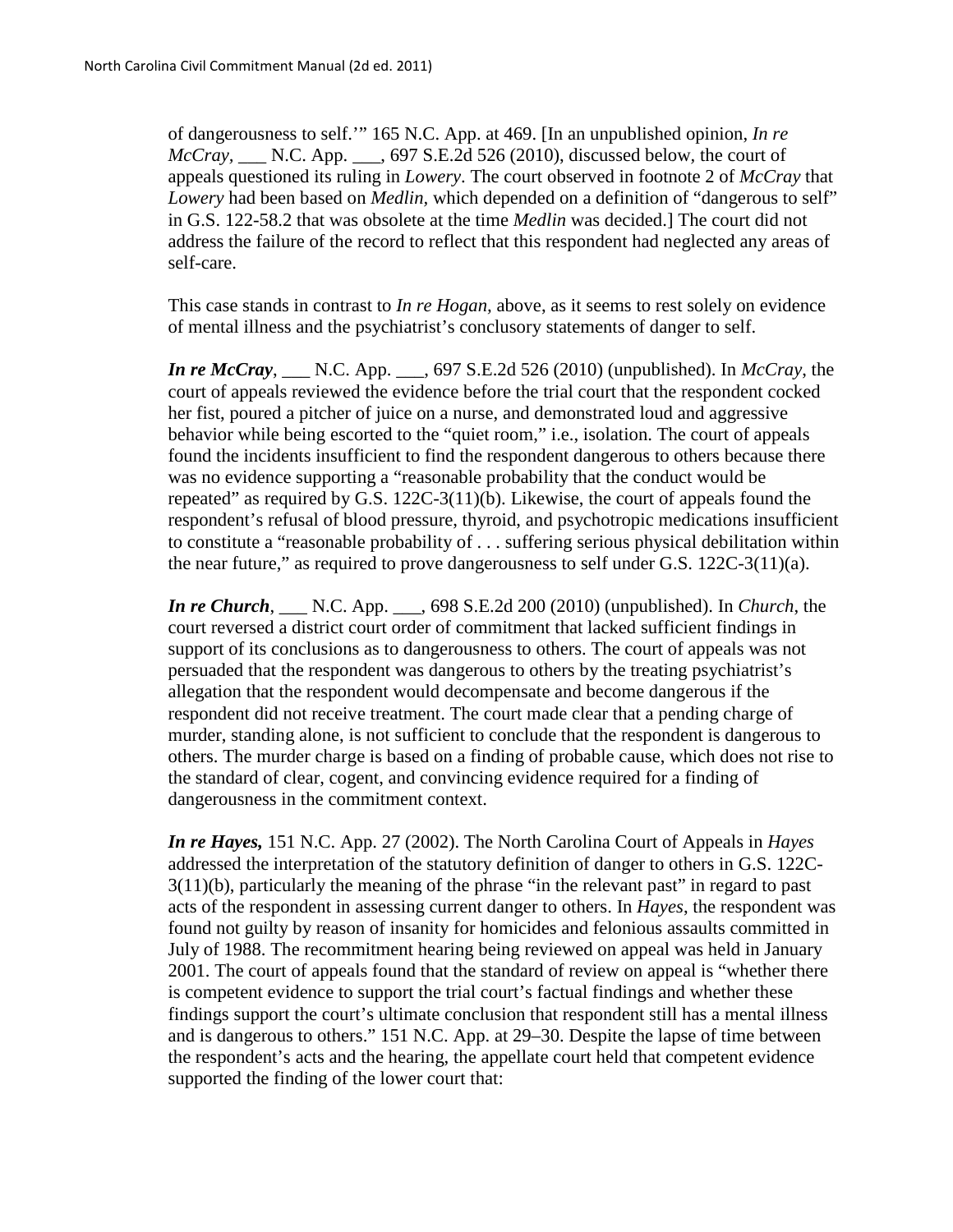"The four homicides and seven felonious assaults committed by the respondent on July 17, 1988, are episodes of dangerousness to others *in the relevant past* which in combination with his past and present mental condition, his multiple mental illnesses, and his conduct since admission to Dorothea Dix Hospital since 1989, and up to and including his conduct in the hospital during the previous year indicates there is a reasonable probability that the respondent's seriously violent conduct will be repeated and that he will be dangerous to others in the future if unconditionally released with no supervision at this time."

*Id.* at 31 (emphasis added).

In so holding, the court rejected the respondent's argument that under this interpretation of "in the relevant past," a homicide defendant found not guilty by reason of insanity would never be released from psychiatric inpatient commitment. The court noted that even though the respondent would be "presumed dangerous to others" and that this was a "high hurdle for the respondent to overcome," this burden was proper and the lower court's findings and conclusions must be upheld. *Id.* at 38–39.

*Note:* When objecting to testimony involving danger to others based on remoteness in time, counsel should be prepared to distinguish *Hayes* from the respondent's case. Although the *Hayes* court did not limit its interpretation of the statutory definition of "danger to others" to cases originating under Chapter 15A, the outcome appears linked to the extraordinary facts. The respondent's acts included seven felonious assaults and caused four deaths, resulting in the court's finding that their occurrence was within the "relevant past." Because "relevant past" is not statutorily defined, counsel can argue that less harmful, remote acts of a respondent are not material in assessing current dangerousness.

### **I. Criteria for Involuntary Commitment: Outpatient Treatment**

The physician or eligible psychologist must recommend outpatient commitment if the following criteria are present:

- "a. The respondent is mentally ill;
- b. The respondent is capable of surviving safely in the community with available supervision from family, friends, or others;
- c. Based on the respondent's psychiatric history, the respondent is in need of treatment in order to prevent further disability or deterioration that would predictable result in dangerousness . . . ; and
- d. The respondent's current mental status or the nature of the respondent's illness limits or negates the respondent's ability to make an informed decision to seek voluntarily or comply with recommended treatment."

G.S. 122C-263(d)(1).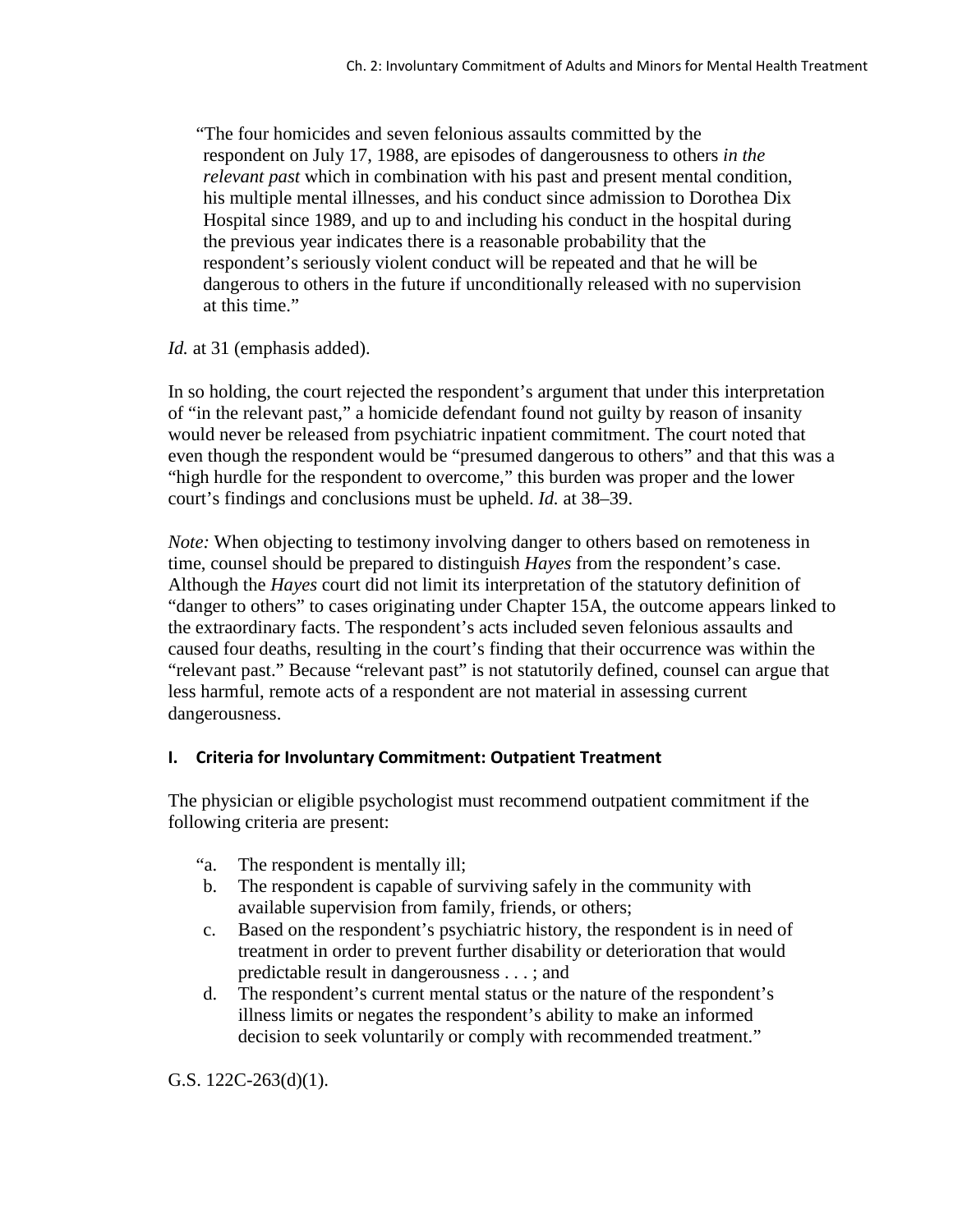#### **J. Evidence: Inpatient Commitment**

*Burden of proof.* The Attorney General staff member assigned to a state facility or the UNC Hospitals psychiatric services will present evidence on behalf of the State. G.S. 122C-268(b). As noted *supra* in § 2.5B, there is no statutory mandate for representation of the petitioner at other facilities. The burden is on the petitioner, however, to prove by "clear, cogent, and convincing evidence that the respondent is mentally ill and dangerous to self  $\ldots$  or dangerous to others." G.S. 122C-268(j).

*Admissible certified copies.* The petitioner is allowed to present "[c]ertified copies of reports and findings of physicians and psychologists and previous and current medical records." G.S. 122C-268(f). A respondent has the right, however, to confront and crossexamine witnesses. *Id.* It is unclear whether a petitioner can initially offer certified documents only, forcing the respondent to object. If so, who is then responsible for subpoenaing the witness? If the petitioner can first offer the documents without the witness, the proceeding will likely have to be continued to give the witness time to appear. This scenario forces the respondent to endure a delay in the hearing to enforce the right to cross-examine.

*Inadmissibility of voluntary admission.* The statutes specifically prohibit the admission of evidence regarding a voluntary admission in a hearing on involuntary inpatient commitment. G.S. 122C-208.

### **Case law: The admission of a physician's report when the physician does not appear at the hearing constitutes a denial of the respondent's right to confront and crossexamine the witness.**

*In re Mackie,* 36 N.C. App. 638 (1978). The North Carolina Court of Appeals addressed the issue of admission of a physician's written report without his appearance. In *Mackie*, the petitioner testified at the respondent's rehearing and stated that she had not seen the respondent in almost eight months. The only other evidence presented by the State was the written report of a physician at Broughton Hospital.

The court held that the admission of the physician's report without the physician's appearance at the hearing constituted a denial of the respondent's right to confront and cross-examine witnesses. As the only other evidence presented was the testimony of the petitioner, there was no evidence supporting the lower court's findings of mental illness and danger to self or others, and the order was reversed. *Id.* at 640.

*In re Hogan,* 32 N.C. App. 429 (1977). In *Hogan*, the State's only evidence was the written report of the physician who performed the second examination of the respondent, admitted over the respondent's objection. The respondent called as a witness the psychiatrist who performed the first examination.

The court stated that because the physician who wrote the report that was admitted into evidence did not appear and testify at the hearing, the respondent was "clearly denied her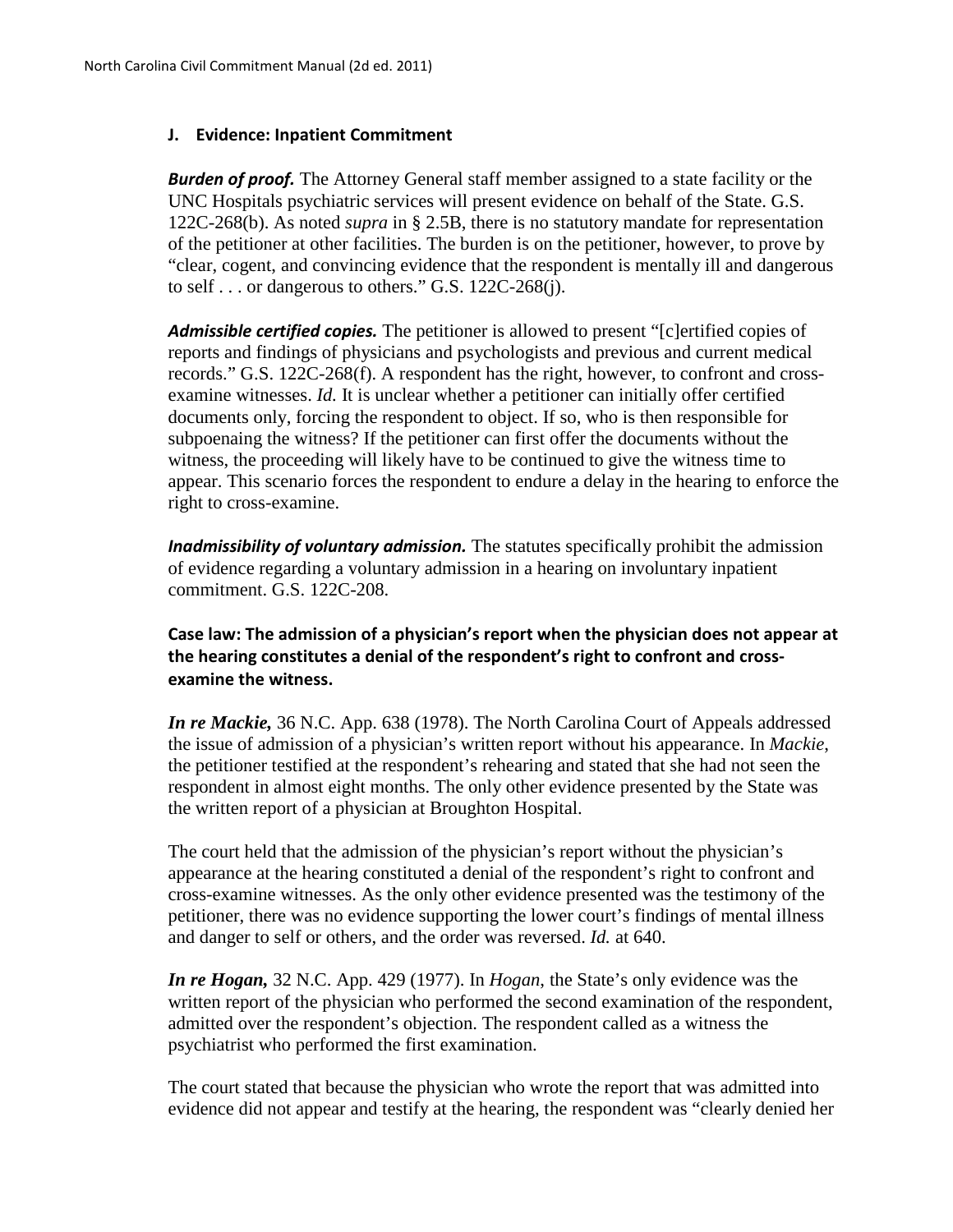right to confront and cross-examine him." *Id.* at 432. The court stated that this denial would "at least entitle respondent to a new hearing." *Id.* at 433. The court reversed the order, however, on the ground that the findings of fact in the order did not support the finding that the respondent was imminently dangerous to herself or others (under the old statute) and that there was not any competent evidence to support that finding. *Id.* at 433– 34.

*Hearsay.* Counsel for the respondent must be vigilant in objecting to hearsay testimony. Admission of a written report over the objection of the respondent is grounds for reversal of an order of commitment absent other competent supporting evidence, as illustrated by the above cases.

Other hearsay evidence may be harder to recognize. A staff person may begin to testify to an incident illustrating a danger to self or others without having witnessed the occurrence. The respondent's attorney may have to object when the testimony begins in order to ascertain whether the witness's knowledge is first-hand. A physician may be allowed to testify to hearsay contained in the medical records as part of the basis of a psychiatric diagnosis. Counsel should still object and request that, if the court allows the testimony, it be admitted for the limited purpose of explaining the diagnosis and that it not be considered on the issue of danger.

*Witnesses.* The respondent's attorney must determine, in consultation with the respondent as appropriate, who to call as a witness and what documents to subpoena. Some of these decisions may depend on the strength of the petitioner's case. For example, if the petitioner presents a weak case, counsel might recommend that the respondent not testify and thus not be subject to cross-examination. Some respondents will feel that their cases have not been fully presented if they have not testified. If the client insists on exercising the right to testify, counsel should make a written note in the file of the advice given not to testify.

### **K. Evidence: Outpatient Commitment**

*Burden of proof.* As noted *supra* in § 2.5B, the petitioner may be unrepresented or not be present at the hearing. The court still must find by "clear, cogent, and convincing evidence that the respondent meets the criteria specified in G.S. 122C-263(d)(1)." G.S. 122C-267(h).

**Certified copies admissible.** The statute specifies that "[c]ertified copies of reports and findings of physicians and psychologists and medical records of previous and current treatment are admissible in evidence." G.S. 122C-267(c). Unlike the provisions regarding inpatient commitment, there is no specified right to confront and cross-examine witnesses, and evidence of a voluntary admission may be considered as a part of treatment history. G.S. 122C-208.

*Witnesses and hearsay.* The statute appears to provide for only a limited judicial review of the physician's recommendation for outpatient commitment. The court may review